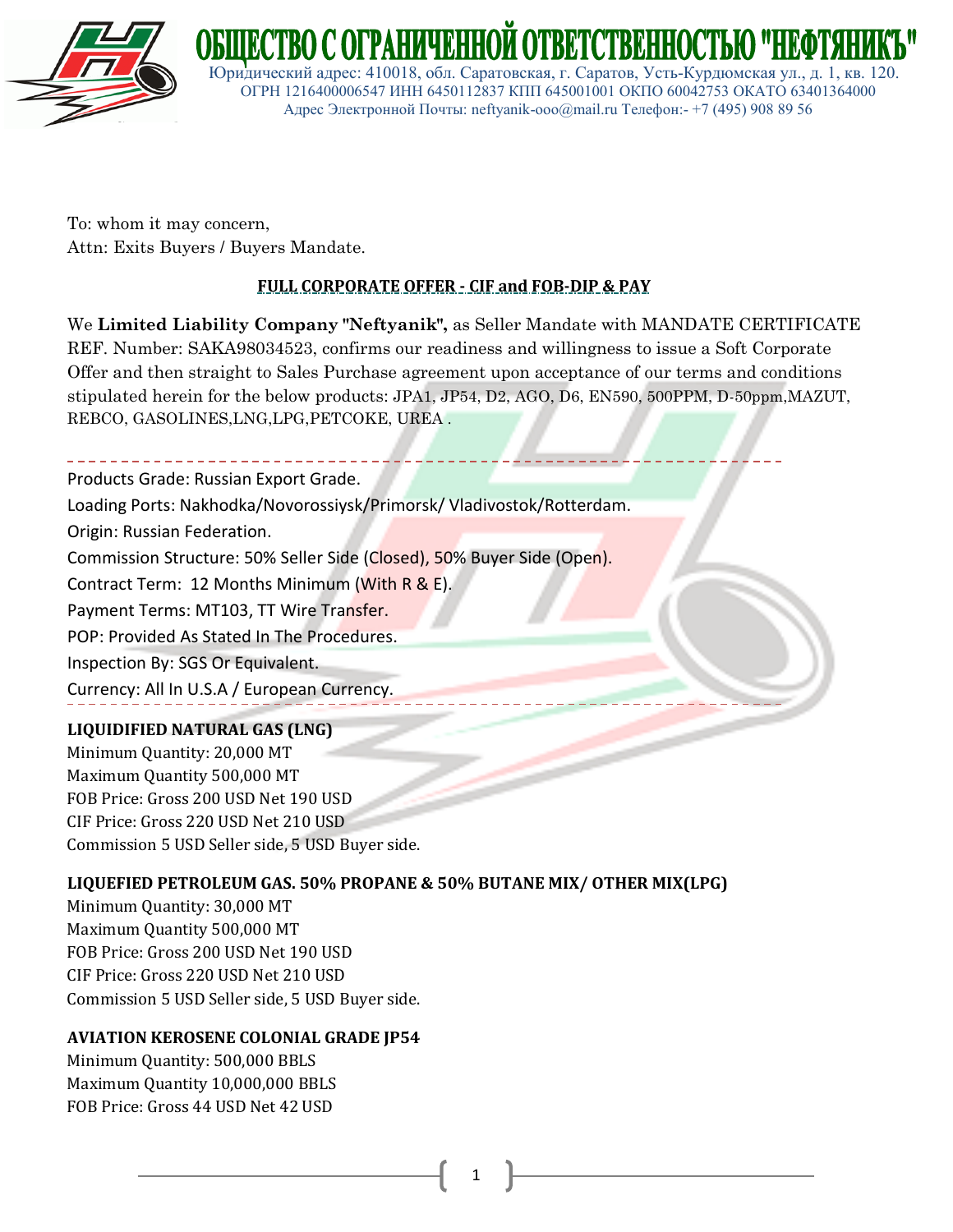

 Юридический адрес: 410018, обл. Саратовская, г. Саратов, Усть-Курдюмская ул., д. 1, кв. 120. ОГРН 1216400006547 ИНН 6450112837 КПП 645001001 ОКПО 60042753 ОКАТО 63401364000 Адрес Электронной Почты: neftyanik-ooo@mail.ru Телефон:- +7 (495) 908 89 56

### **PROCEDURES FOR CIF ASWP CONTRACT.**

1. Buyer send ICPO with RWA Letter from the bank that upon buyer received PPOP documents then they will issue SBLC Via swift MT760 within 3 banking days and sends via email to seller + Passport Copy + COMPANY PROFILE, to Seller, Via: Mr. Tyurganov Yuri Alexandrovich ( Limited Liability Company "Neftyanik").

2. Seller Issues Contract Open for Amendments.

3. Buyer Counters Sign and Seals the Contract And Sends Via E-Mail To Seller.

4. Seller issue proforma invoice and Partial POP documents to buyer via Seller Official email address to Buyer official Email address on listed below

- A. Copy of License certificate
- B. Copy of Statement of Availability of the product.

C. Copy of Proforma Invoice, Commitment to supply, Certificate of Origin, Q&Q done by indigenous lab at port of Origin, Authorization To Sell, ) .

5. Buyer within Five (5) banking Days, Buyers bank Send Swift Operative Irrevocable Confirmed Standby Letter of Credit (SBLC) Via Swift MT760 to Seller Fiduciary company bank outside Russia.

6. Seller Fiduciary confirm buyer MT760/SBLC via bank to bank and then open 2%PB to buyer bank and Seller Commences with loading and issue full POP and shipping documents Including (against shipment Documents (Q88, SGS report certificate , Bill of Lading ), and also test report) to buyer/Bank.

7. Ship arrives at port destination port and conduct inspection on the goods and Buyer release payment to seller bank after inspection at port 100% payable for each shipment within 3 banking days upon the cargo passed SGS and receipt of all the relevant payment documents.

8. Seller pays commission to Seller Side and Buyer Side

• The 50% of total commissions - Closed to Tyurganov Yuri Alexandrovich (Limited Liability Company "Neftyanik")

• the 50% of total commissions - Open to Buyer Mandate and Buyer Intermediaries. (Only one pays master) .

> -----WE DO NOT ACCEPT ANY ICPO WITH OTHER PROCEDURE----- These procedures, prices and conditions, are not negotiable.

> > 8